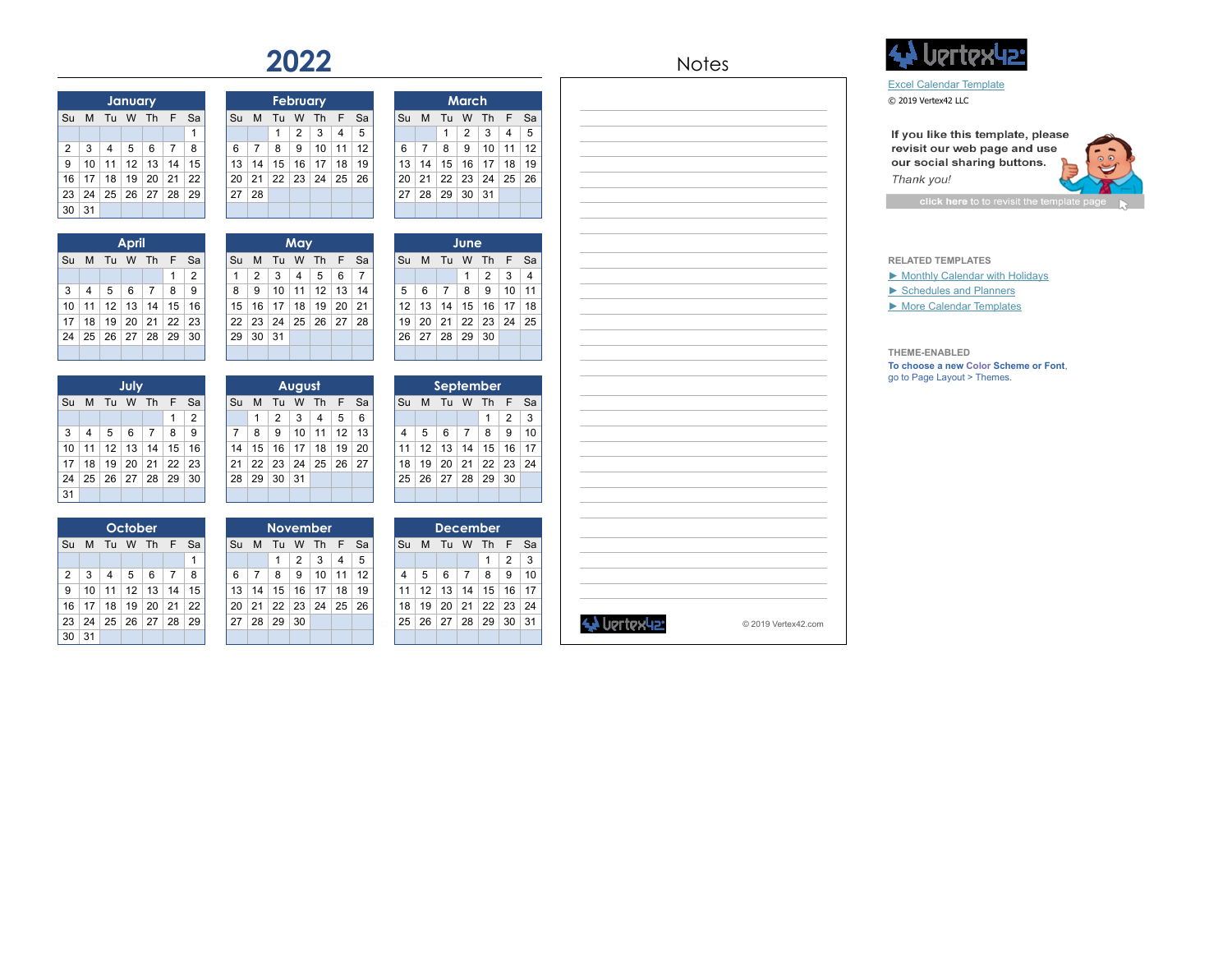### JANUARY 2022

| <b>Sunday</b>           | <b>Monday</b>  | <b>Tuesday</b>                                                                                                           | Wednesday               | <b>Thursday</b>                                                                                                                   | <b>Friday</b>  | <b>Saturday</b>                                                 |
|-------------------------|----------------|--------------------------------------------------------------------------------------------------------------------------|-------------------------|-----------------------------------------------------------------------------------------------------------------------------------|----------------|-----------------------------------------------------------------|
|                         |                |                                                                                                                          |                         |                                                                                                                                   |                | New Year's Day<br>$\mathbf 1$                                   |
| $\overline{\mathbf{2}}$ | $\mathbf{3}$   | $\overline{\mathbf{4}}$                                                                                                  | $\overline{\mathbf{5}}$ | $\boldsymbol{6}$                                                                                                                  | $\overline{7}$ | $\boldsymbol{8}$                                                |
| 9                       | 10             | 11                                                                                                                       | 12                      | 13                                                                                                                                | 14             | 15                                                              |
| 16                      | 17 ML King Day | 18                                                                                                                       | 19                      | 20                                                                                                                                | 21             | 22                                                              |
| 23                      | 24             | 25                                                                                                                       | 26                      | 27                                                                                                                                | 28             | 29                                                              |
| 30                      | 31             | December 2021<br>S M T W Th F Sa<br>5 6 7 8 9 10 11<br>12 13 14 15 16 17 18<br>19 20 21 22 23 24 25<br>26 27 28 29 30 31 | S M T                   | February 2022<br>W Th F Sa<br>2 3 4 5<br>0 1 2 3 4 5<br>6 7 8 9 10 11 12<br>13 14 15 16 17 18 19<br>20 21 22 23 24 25 26<br>27 28 | Notes:         | © 2019 Vertex42 LLC<br><b>Calendar Template by Vertex42.com</b> |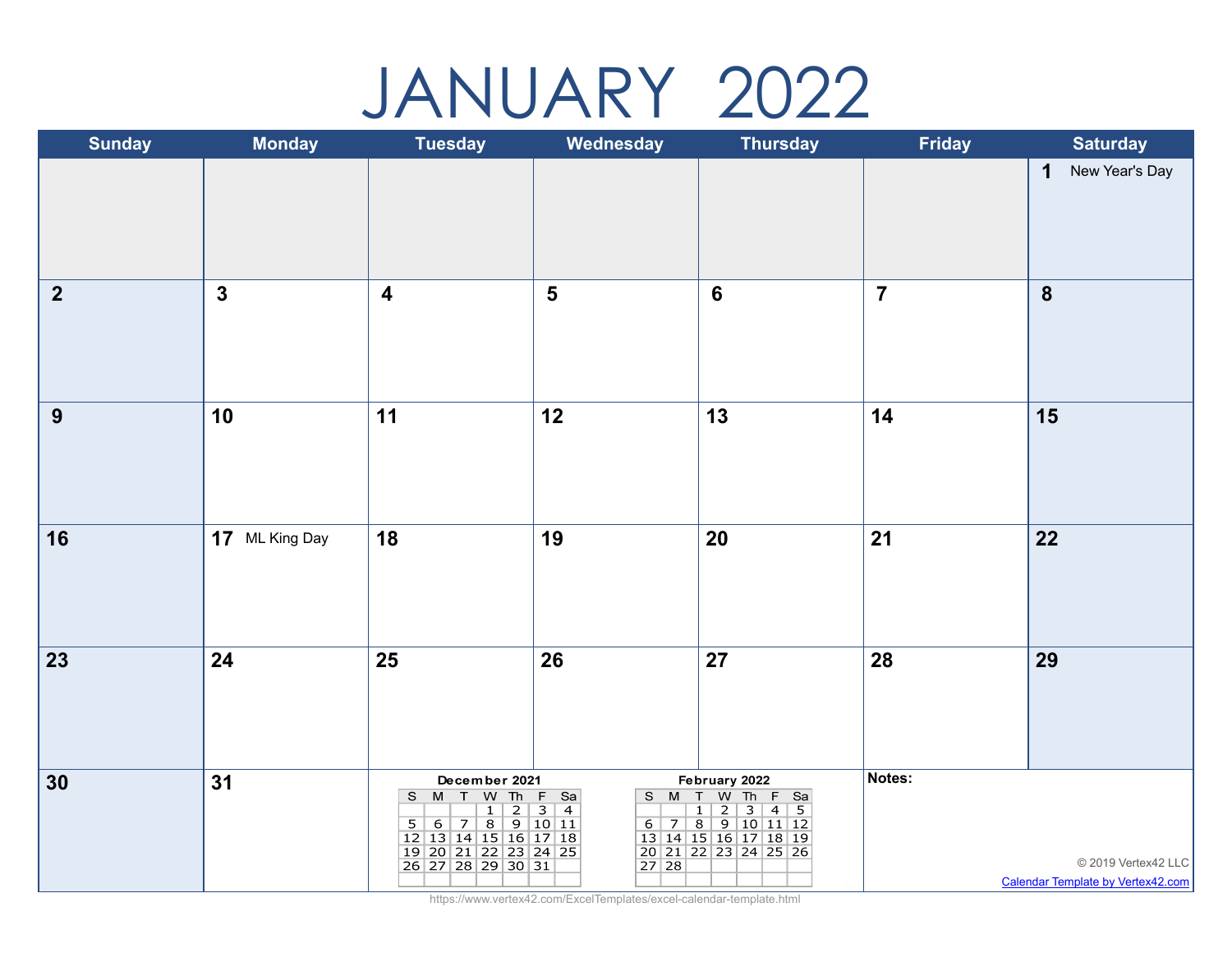## FEBRUARY 2022

| <b>Sunday</b>   | <b>Monday</b>      | <b>Tuesday</b>                                                                                                                   | Wednesday                       | <b>Thursday</b>                                                                                                                                                                             | <b>Friday</b>    | <b>Saturday</b>                                          |
|-----------------|--------------------|----------------------------------------------------------------------------------------------------------------------------------|---------------------------------|---------------------------------------------------------------------------------------------------------------------------------------------------------------------------------------------|------------------|----------------------------------------------------------|
|                 |                    | Chinese New Year<br>1                                                                                                            | $\overline{2}$<br>Groundhog Day | $\mathbf{3}$                                                                                                                                                                                | $\boldsymbol{4}$ | 5                                                        |
| $6\phantom{1}6$ | $\overline{7}$     | $\boldsymbol{8}$                                                                                                                 | $\boldsymbol{9}$                | 10                                                                                                                                                                                          | 11               | 12                                                       |
| 13              | 14 Valentine's Day | 15                                                                                                                               | 16                              | 17                                                                                                                                                                                          | 18               | 19                                                       |
| 20              | 21 Presidents' Day | 22                                                                                                                               | 23                              | 24                                                                                                                                                                                          | 25               | 26                                                       |
| 27              | 28                 |                                                                                                                                  |                                 |                                                                                                                                                                                             |                  |                                                          |
|                 |                    | January 2022<br>S M T W Th F Sa<br>2 3 4 5 6 7 8<br>9 10 11 12 13 14 15<br>16 17 18 19 20 21 22<br>23 24 25 26 27 28 29<br>30 31 | $\mathbf{1}$                    | <b>March 2022</b><br>S M T W Th F Sa<br>$\overline{3}$<br>$\boxed{1}$<br>$\overline{2}$<br>$4 \mid 5$<br>6 7 8 9 10 11 12<br>13 14 15 16 17 18 19<br>20 21 22 23 24 25 26<br>27 28 29 30 31 | Notes:           | © 2019 Vertex42 LLC<br>Calendar Template by Vertex42.com |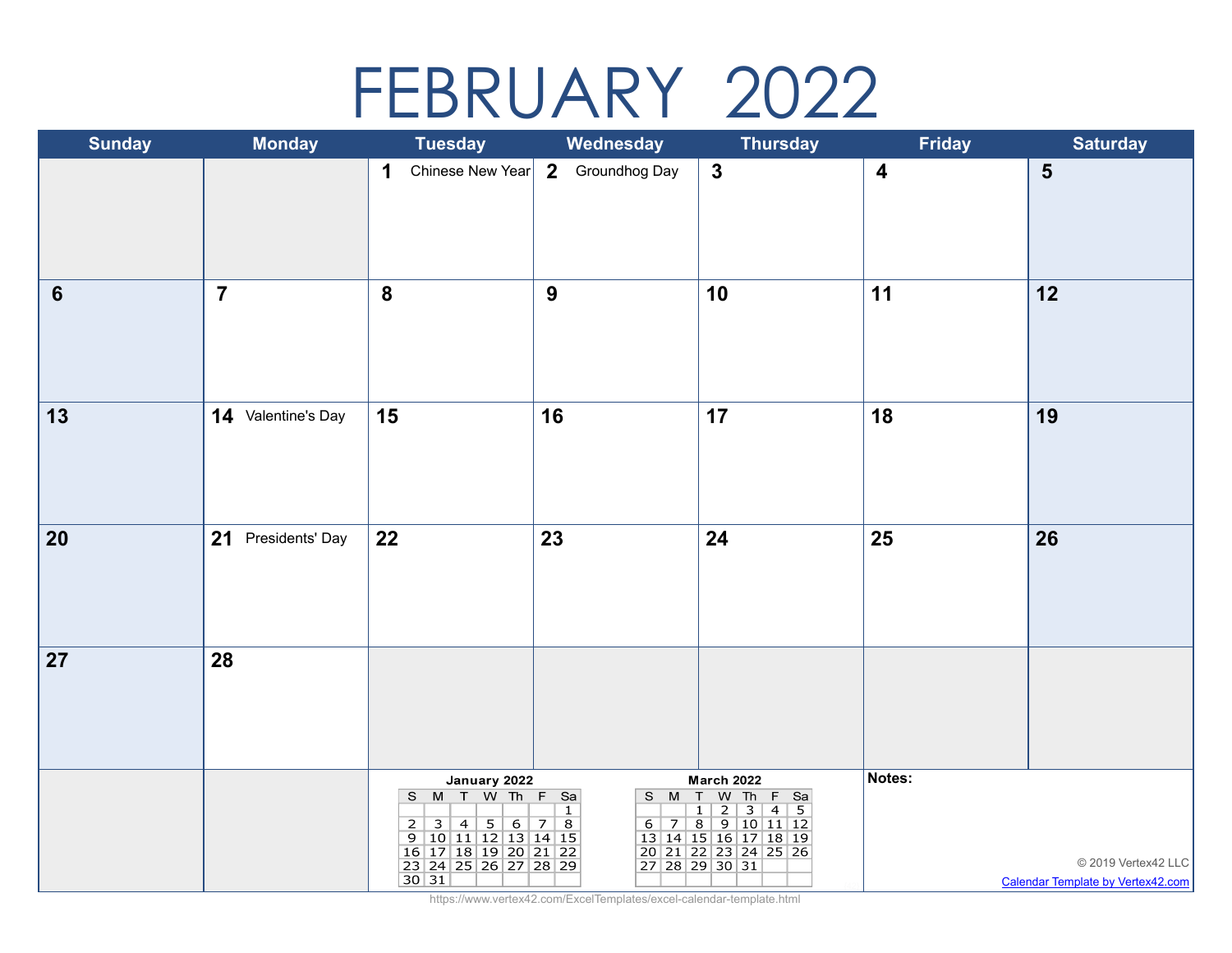## MARCH 2022

| <b>Sunday</b>  | <b>Monday</b>  | <b>Tuesday</b>                                                                                                                | Wednesday        | <b>Thursday</b>                                                                                                                                | <b>Friday</b>                                                                                                                                       | <b>Saturday</b> |
|----------------|----------------|-------------------------------------------------------------------------------------------------------------------------------|------------------|------------------------------------------------------------------------------------------------------------------------------------------------|-----------------------------------------------------------------------------------------------------------------------------------------------------|-----------------|
|                |                | 1<br>Mardi Gras                                                                                                               | 2 Ash Wednesday  | $\mathbf{3}$                                                                                                                                   | $\overline{\mathbf{4}}$                                                                                                                             | $5\phantom{1}$  |
| $6\phantom{1}$ | $\overline{7}$ | 8                                                                                                                             | $\boldsymbol{9}$ | 10                                                                                                                                             | 11                                                                                                                                                  | 12              |
| 13             | 14             | 15                                                                                                                            | 16               | 17 St. Patrick's Day                                                                                                                           | 18                                                                                                                                                  | 19              |
| 20             | 21             | 22                                                                                                                            | 23               | 24                                                                                                                                             | 25                                                                                                                                                  | 26              |
| 27             | 28             | 29                                                                                                                            | 30               | 31                                                                                                                                             |                                                                                                                                                     |                 |
|                |                | February 2022<br>S M T W Th F Sa<br>7 8 9 10 11 12<br>6 <sup>1</sup><br>13 14 15 16 17 18 19<br>20 21 22 23 24 25 26<br>27 28 | $3   4   5  $    | April 2022<br>S M T W Th<br>F Sa<br>$1\vert 2$<br>$8 \mid 9$<br>6<br>7<br>10 11 12 13 14 15 16<br>17 18 19 20 21 22 23<br>24 25 26 27 28 29 30 | Notes:<br>3040 Nest Ave 2 miles north of Fareway<br>712-324-4275<br>Email: sheldongolfch@gmail.com<br>www.sheldongolf.com<br>Like our Facebook page |                 |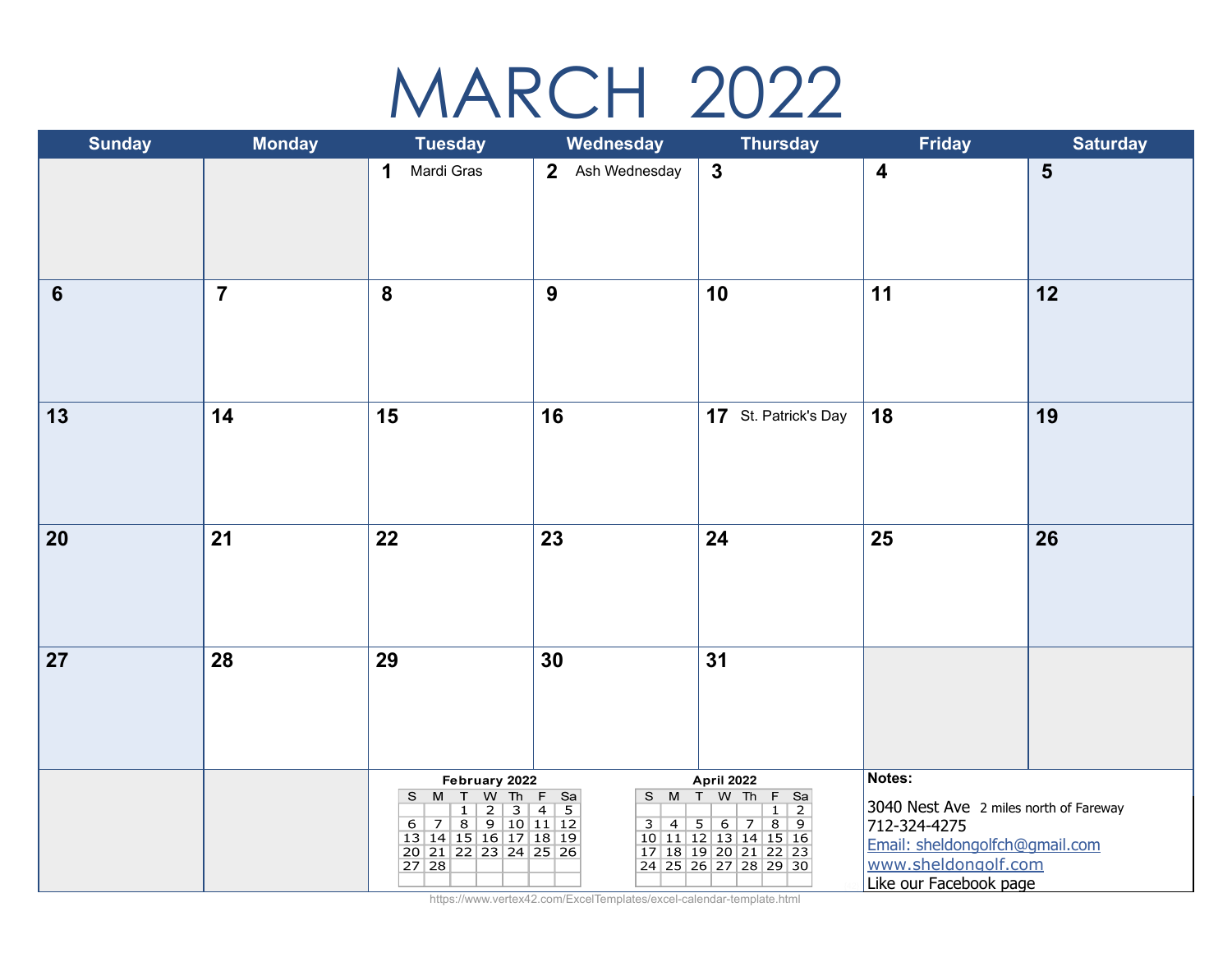## APRIL 2022

| <b>Sunday</b> | <b>Monday</b>                                              | <b>Tuesday</b>                                                                                                                                                          | Wednesday                                                                               | <b>Thursday</b>                                                                                                                                              | <b>Friday</b>                                                                                                                                       | <b>Saturday</b>                                                                        |
|---------------|------------------------------------------------------------|-------------------------------------------------------------------------------------------------------------------------------------------------------------------------|-----------------------------------------------------------------------------------------|--------------------------------------------------------------------------------------------------------------------------------------------------------------|-----------------------------------------------------------------------------------------------------------------------------------------------------|----------------------------------------------------------------------------------------|
|               |                                                            |                                                                                                                                                                         |                                                                                         |                                                                                                                                                              | April Fool's Day<br>1                                                                                                                               | $\overline{2}$<br><b>Opening Night</b><br>Stockholder's 5:00PM<br>Signup/Social 6:00PM |
| $\mathbf{3}$  | $\overline{\mathbf{4}}$                                    | 5                                                                                                                                                                       | 6                                                                                       | $\overline{7}$                                                                                                                                               | 8                                                                                                                                                   | 9                                                                                      |
| 10            | 11                                                         | 12                                                                                                                                                                      | 13                                                                                      | 14                                                                                                                                                           | 15 Good Friday                                                                                                                                      | 16                                                                                     |
| 17 Easter     | 18<br><b>High School Boys Golf</b><br>4:30PM Course Closed | 19                                                                                                                                                                      | 20                                                                                      | 21                                                                                                                                                           | 22                                                                                                                                                  | 23<br>Volenteer Clean Up                                                               |
| 24            | 25                                                         | 26<br>Last Night to<br>Sign up for<br>League                                                                                                                            | 27                                                                                      | 28<br>High School Boys Golf<br>Course Closed 4:30                                                                                                            | 29                                                                                                                                                  | 30                                                                                     |
|               |                                                            | <b>March 2022</b><br>W Th<br>S M<br>$\top$<br>$\overline{2}$<br>3<br>$\mathbf{1}$<br>6 7 8 9 10 11 12<br>13 14 15 16 17 18 19<br>20 21 22 23 24 25 26<br>27 28 29 30 31 | $F$ Sa<br>M<br>S<br>$\overline{4}$<br>5<br>$2^{\circ}$<br>$\mathbf{1}$<br>8<br>29 30 31 | May 2022<br>T W Th<br>F Sa<br>$\mathbf{3}$<br>5<br>6<br>$\overline{7}$<br>$\overline{4}$<br>9 10 11 12 13 14<br>15 16 17 18 19 20 21<br>22 23 24 25 26 27 28 | Notes:<br>3040 Nest Ave 2 miles north of Fareway<br>712-324-4275<br>Email: sheldongolfch@gmail.com<br>www.sheldongolf.com<br>Like our Facebook page |                                                                                        |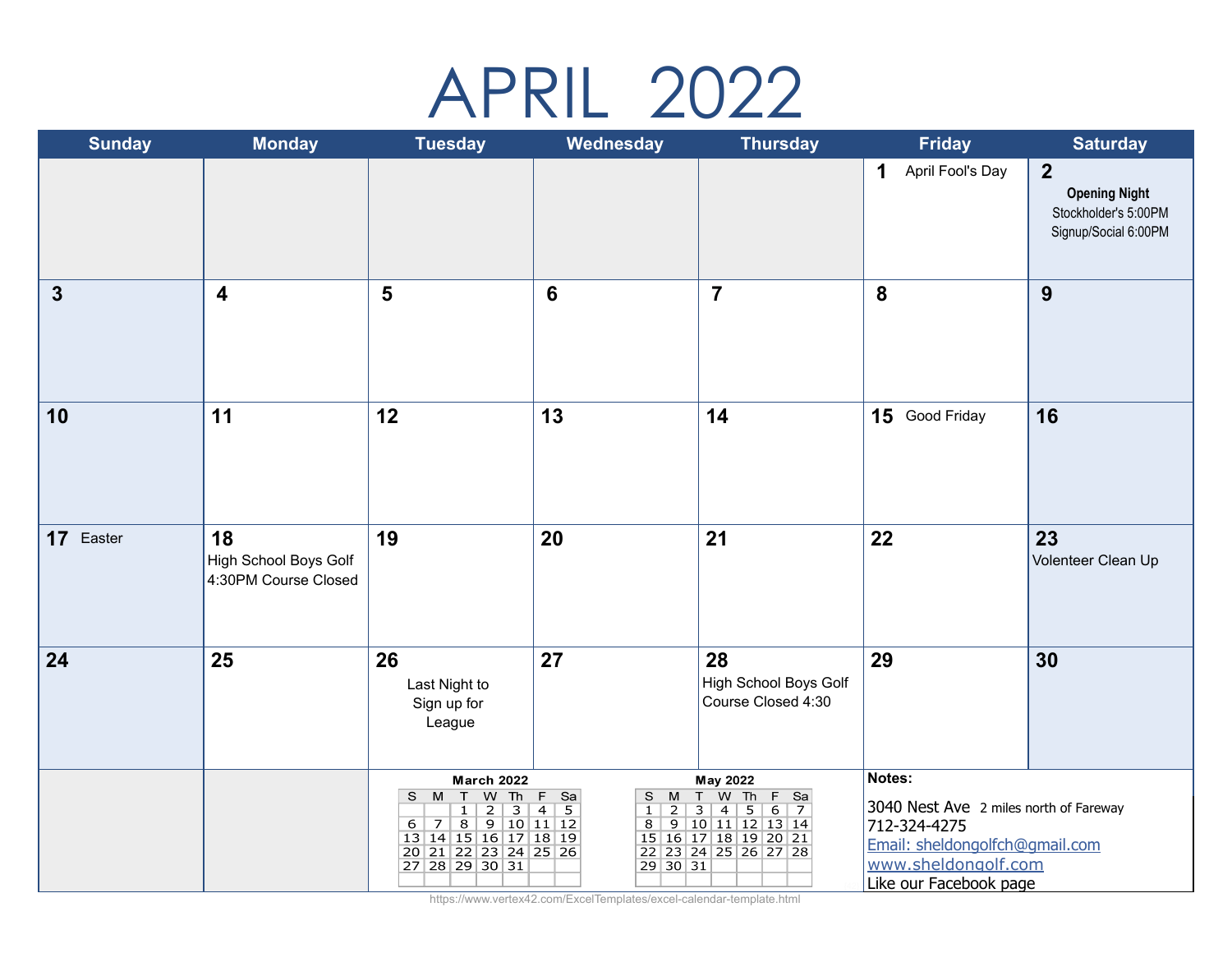# MAY 2022

| <b>Sunday</b>                              | <b>Monday</b>                                       | <b>Tuesday</b>                                                                                                                                                | Wednesday                                                                           | <b>Thursday</b>                                                                                                                                                                                                        | <b>Friday</b>                                                                                                                                       | <b>Saturday</b>                                  |
|--------------------------------------------|-----------------------------------------------------|---------------------------------------------------------------------------------------------------------------------------------------------------------------|-------------------------------------------------------------------------------------|------------------------------------------------------------------------------------------------------------------------------------------------------------------------------------------------------------------------|-----------------------------------------------------------------------------------------------------------------------------------------------------|--------------------------------------------------|
| 1                                          | $\boldsymbol{2}$                                    | $\mathbf{3}$<br>3:45 p.m. Men's League<br>6:00 p.m. Men's League<br>(course closed)                                                                           | 4                                                                                   | 5<br>6:00 p.m. Men's League<br>(course closed)                                                                                                                                                                         | $6\phantom{1}6$                                                                                                                                     | $\overline{7}$<br>St.Pat's Duck Race<br>upstairs |
| 8<br>Mother's Day                          | 9<br>High School Girls Golf<br>4:30PM Course Closed | 10<br>3:45 p.m. Men's League<br>6:00 p.m. Men's League<br>(course closed)                                                                                     | 11                                                                                  | 12<br>6:00 p.m. Men's League<br>(course closed)                                                                                                                                                                        | 13                                                                                                                                                  | 14                                               |
| 15                                         | 16                                                  | 17<br>3:45 p.m. Men's League<br>6:00 p.m. Men's League<br>(course closed)                                                                                     | 18<br>6:00 p.m. Ladies' League                                                      | 19<br>6:00 p.m. Men's League<br>(course closed)                                                                                                                                                                        | 20                                                                                                                                                  | 21<br>Zoet Gradutaion-Upstairs                   |
| 22<br>Kuiper/Hamill<br>Graduation-Upstairs | 23<br>Old Farts Golf<br>9:30 AM                     | 24<br>3:45 p.m. Men's League<br>6:00 p.m. Men's League<br>(course closed)                                                                                     | 25<br>6:00 p.m. Ladies' League                                                      | 26<br>6:00 p.m. Men's League<br>(course closed)                                                                                                                                                                        | 27<br>6:00 p.m. Couples'<br>League                                                                                                                  | 28                                               |
| 29                                         | 30<br><b>Memorial Day</b>                           | 31<br>3:45 p.m. Men's League<br>6:00 p.m. Men's League<br>(course closed)                                                                                     |                                                                                     |                                                                                                                                                                                                                        |                                                                                                                                                     |                                                  |
|                                            |                                                     | <b>April 2022</b><br>S M T<br>W Th<br>5 <sub>1</sub><br>6<br>3<br>$\overline{4}$<br>7<br>10 11 12 13 14 15 16<br>17 18 19 20 21 22 23<br>24 25 26 27 28 29 30 | $\overline{E}$<br>Sa<br>S M<br>1<br>2<br>8<br>$\overline{9}$<br>5<br>6 <sup>1</sup> | <b>June 2022</b><br>T<br>W<br>Th<br>F<br>Sa<br>$\overline{2}$<br>3<br>$\mathbf{1}$<br>$\overline{4}$<br>8<br>$\overline{9}$<br>10 11<br><sup>7</sup><br>12 13 14 15 16 17 18<br>19 20 21 22 23 24 25<br>26 27 28 29 30 | Notes:<br>3040 Nest Ave 2 miles north of Fareway<br>712-324-4275<br>Email: sheldongolfch@gmail.com<br>www.sheldongolf.com<br>Like our Facebook page |                                                  |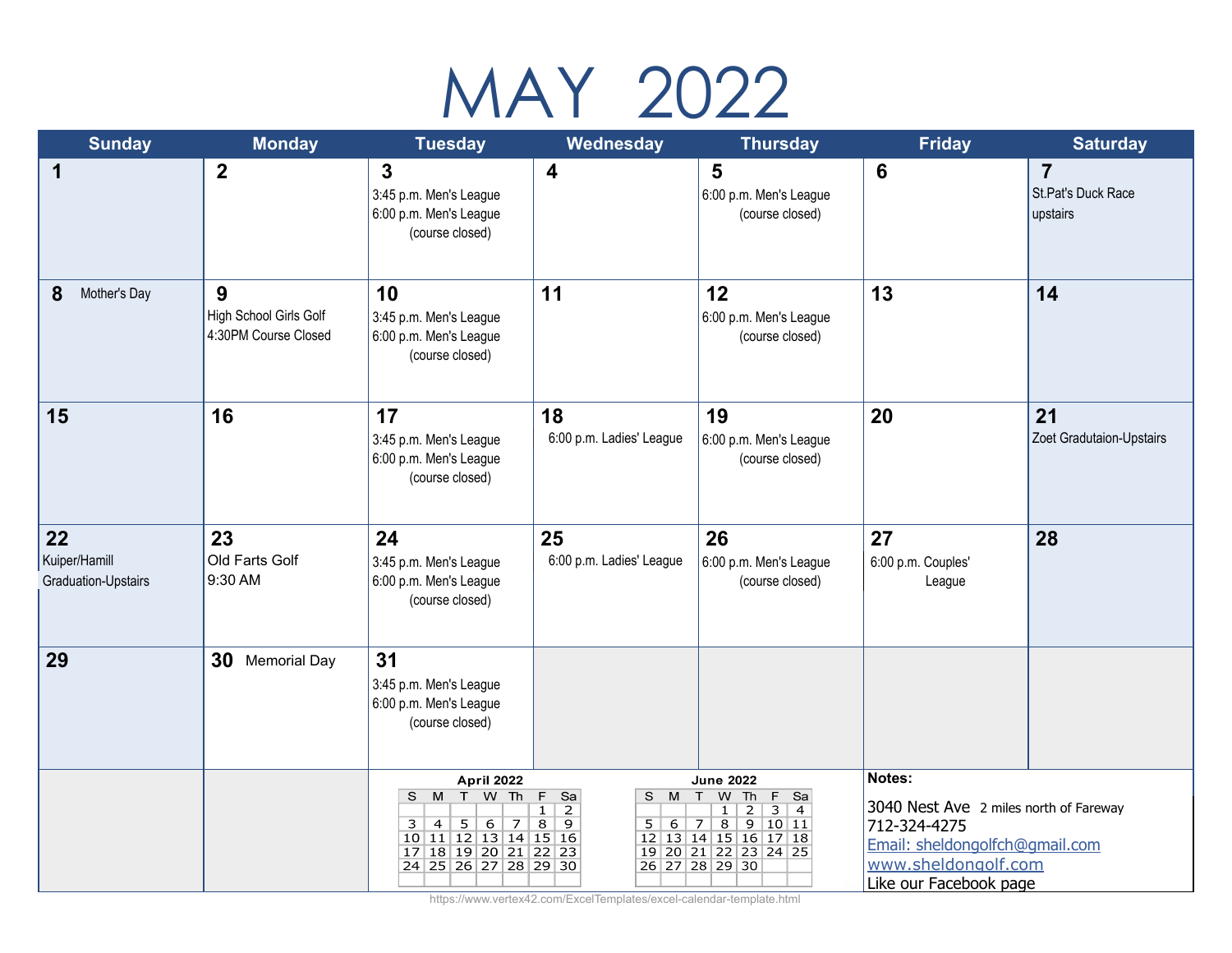# JUNE 2022

| <b>Sunday</b>      | <b>Monday</b>                | <b>Tuesday</b>                                                                                                                                                                                                  | Wednesday                                                                         | <b>Thursday</b>                                                                                                                                                                        | <b>Friday</b>                                                                                                                                       | <b>Saturday</b>                                                              |
|--------------------|------------------------------|-----------------------------------------------------------------------------------------------------------------------------------------------------------------------------------------------------------------|-----------------------------------------------------------------------------------|----------------------------------------------------------------------------------------------------------------------------------------------------------------------------------------|-----------------------------------------------------------------------------------------------------------------------------------------------------|------------------------------------------------------------------------------|
|                    |                              |                                                                                                                                                                                                                 | 1<br>6:00 p.m. Ladies' League                                                     | $\overline{2}$<br>6:00 p.m. Men's League<br>(course closed)                                                                                                                            | $\mathbf{3}$                                                                                                                                        | $\overline{\mathbf{4}}$<br>9:00 a.m.<br>2 Person Scramble<br>27 holes 8" cup |
| 5                  | $6\phantom{1}6$              | $\overline{7}$<br>3:45 p.m. Men's League<br>6:00 p.m. Men's League<br>(course closed)                                                                                                                           | 8<br>6:00 p.m. Ladies' League                                                     | 9<br>6:00 p.m. Men's League<br>(course closed)                                                                                                                                         | 10<br>6:00 p.m. Couples'<br>League                                                                                                                  | 11                                                                           |
| 12                 | 13                           | 14<br>3:45 p.m. Men's League<br>6:00 p.m. Men's League<br>(course closed)                                                                                                                                       | 15<br>6:00 p.m. Ladies' League                                                    | 16<br>6:00 p.m. Men's League<br>(course closed)                                                                                                                                        | 17<br>Ameriprise Event<br><b>Course Closed</b>                                                                                                      | 18<br>Couples Tournament<br>18 Holes Best Ball 9AM                           |
| 19<br>Father's Day | 20                           | 21<br>3:45 p.m. Men's League<br>6:00 p.m. Men's League<br>(course closed)                                                                                                                                       | 22<br>6:00 p.m. Ladies' League                                                    | 23<br>6:00 p.m. Men's League<br>(course closed)                                                                                                                                        | 24<br>6:00 p.m. Couples'<br>League                                                                                                                  | 25                                                                           |
| 26                 | 27<br>Old Farts Golf<br>9:30 | 28<br>3:45 p.m. Men's League<br>6:00 p.m. Men's League<br>(course closed)                                                                                                                                       | 29<br>6:00 p.m. Ladies' League                                                    | 30<br>6:00 p.m. Men's League<br>(course closed)                                                                                                                                        |                                                                                                                                                     |                                                                              |
|                    |                              | May 2022<br>T<br>W Th<br>S<br>M<br>$\overline{5}$<br>$\mathbf{1}$<br>$\overline{2}$<br>3<br>$\overline{4}$<br>$\overline{8}$<br>9<br>10 11 12 13 14<br>15 16 17 18 19 20 21<br>22 23 24 25 26 27 28<br>29 30 31 | F.<br>Sa<br>S M<br>6<br>$\overline{7}$<br>$\overline{3}$<br>$\vert 4 \vert$<br>31 | <b>July 2022</b><br>T W Th<br>F.<br>Sa<br>2<br>$\mathbf{1}$<br>8<br>5 <sup>7</sup><br>6<br>9<br>$\overline{7}$<br>10 11 12 13 14 15 16<br>17 18 19 20 21 22 23<br>24 25 26 27 28 29 30 | Notes:<br>3040 Nest Ave 2 miles north of Fareway<br>712-324-4275<br>Email: sheldongolfch@gmail.com<br>www.sheldongolf.com<br>Like our Facebook page |                                                                              |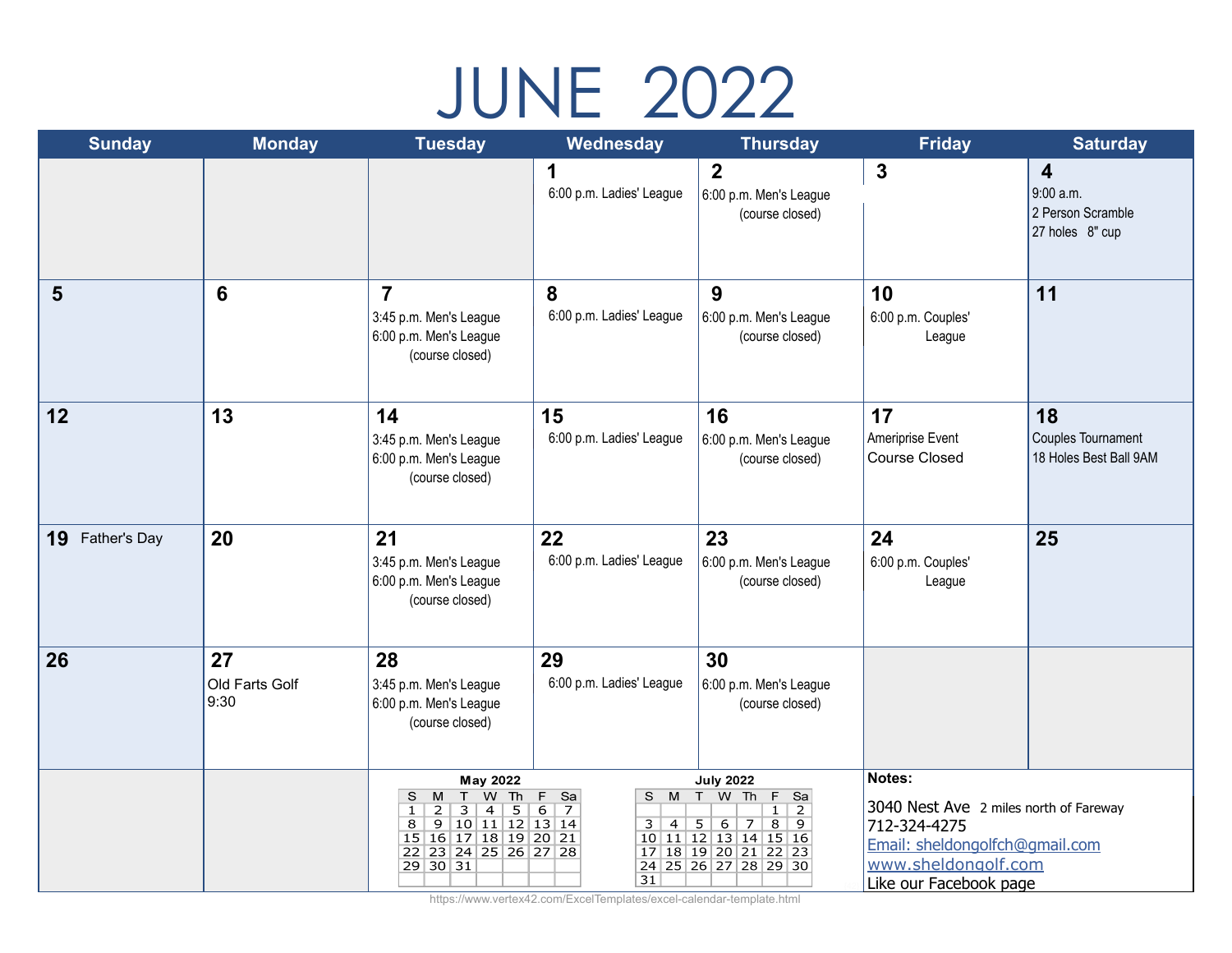## JULY 2022

| <b>Sunday</b>                          | <b>Monday</b>                        | <b>Tuesday</b>                                                                                                                                                                                                                        | Wednesday                                                                                                | <b>Thursday</b>                                                                                                                                                | <b>Friday</b>                                                                                                                                       | <b>Saturday</b>                                                                            |
|----------------------------------------|--------------------------------------|---------------------------------------------------------------------------------------------------------------------------------------------------------------------------------------------------------------------------------------|----------------------------------------------------------------------------------------------------------|----------------------------------------------------------------------------------------------------------------------------------------------------------------|-----------------------------------------------------------------------------------------------------------------------------------------------------|--------------------------------------------------------------------------------------------|
|                                        |                                      |                                                                                                                                                                                                                                       |                                                                                                          |                                                                                                                                                                | 1                                                                                                                                                   | $\overline{2}$                                                                             |
| $\boldsymbol{3}$                       | $\boldsymbol{4}$<br>Independence Day | 5<br>3:45 p.m. Men's League<br>6:00 p.m. Men's League<br>(course closed)                                                                                                                                                              | 6<br>6:00 p.m. Ladies' League                                                                            | $\overline{7}$<br>6:00 p.m. Men's League<br>(course closed)                                                                                                    | 8<br>6:00 p.m. Couples'<br>League                                                                                                                   | 9<br>9:00 a.m.<br>4 Person Best Ball<br>Tournament<br>(course closed during<br>tournament) |
| 10<br><b>Upstairs Event</b><br>$1-3PM$ | 11                                   | 12<br>3:45 p.m. Men's League<br>6:00 p.m. Men's League<br>(course closed)                                                                                                                                                             | 13<br>9:00 a.m.<br>Senior Tournament<br>6:00 p.m. Ladies' League                                         | 14<br>6:00 p.m. Men's League<br>(course closed)                                                                                                                | 15                                                                                                                                                  | 16<br><b>Private Event</b><br><b>Course Closed</b><br>Open Golf @ 12:00pm                  |
| 17                                     | 18                                   | 19<br>3:45 p.m. Men's League<br>6:00 p.m. Men's League<br>(course closed)                                                                                                                                                             | 20<br>6:00 p.m. Ladies' League                                                                           | 21<br>6:00 p.m. Men's League<br>(course closed)                                                                                                                | 22<br>6:00 p.m. Couples'<br>League                                                                                                                  | 23                                                                                         |
| 24                                     | 25<br>Old Farts Golf                 | 26<br>3:45 p.m. Men's League<br>6:00 p.m. Men's League<br>(course closed)                                                                                                                                                             | 27<br>6:00 p.m. Ladies' League                                                                           | 28<br>6:00 p.m. Men's League<br>(course closed)                                                                                                                | 29                                                                                                                                                  | 30                                                                                         |
| 31                                     |                                      | <b>June 2022</b><br>S M<br>W<br>Th<br>T<br>$\overline{2}$<br>$\mathbf{1}$<br>$\overline{8}$<br>$\overline{9}$<br>5 <sup>7</sup><br>6 <sup>2</sup><br>7 <sup>1</sup><br>12 13 14 15 16 17 18<br>19 20 21 22 23 24 25<br>26 27 28 29 30 | F.<br>Sa<br>S M<br>$\overline{3}$<br>$\overline{4}$<br>1<br>10 11<br>$\overline{8}$<br>7.<br>28 29 30 31 | August 2022<br>T<br>Th<br><b>W</b><br>F Sa<br>5 <sup>7</sup><br>$\overline{2}$<br>3<br>4<br>6<br>9 10 11 12 13<br>14 15 16 17 18 19 20<br>21 22 23 24 25 26 27 | Notes:<br>3040 Nest Ave 2 miles north of Fareway<br>712-324-4275<br>Email: sheldongolfch@gmail.com<br>www.sheldongolf.com<br>Like our Facebook page |                                                                                            |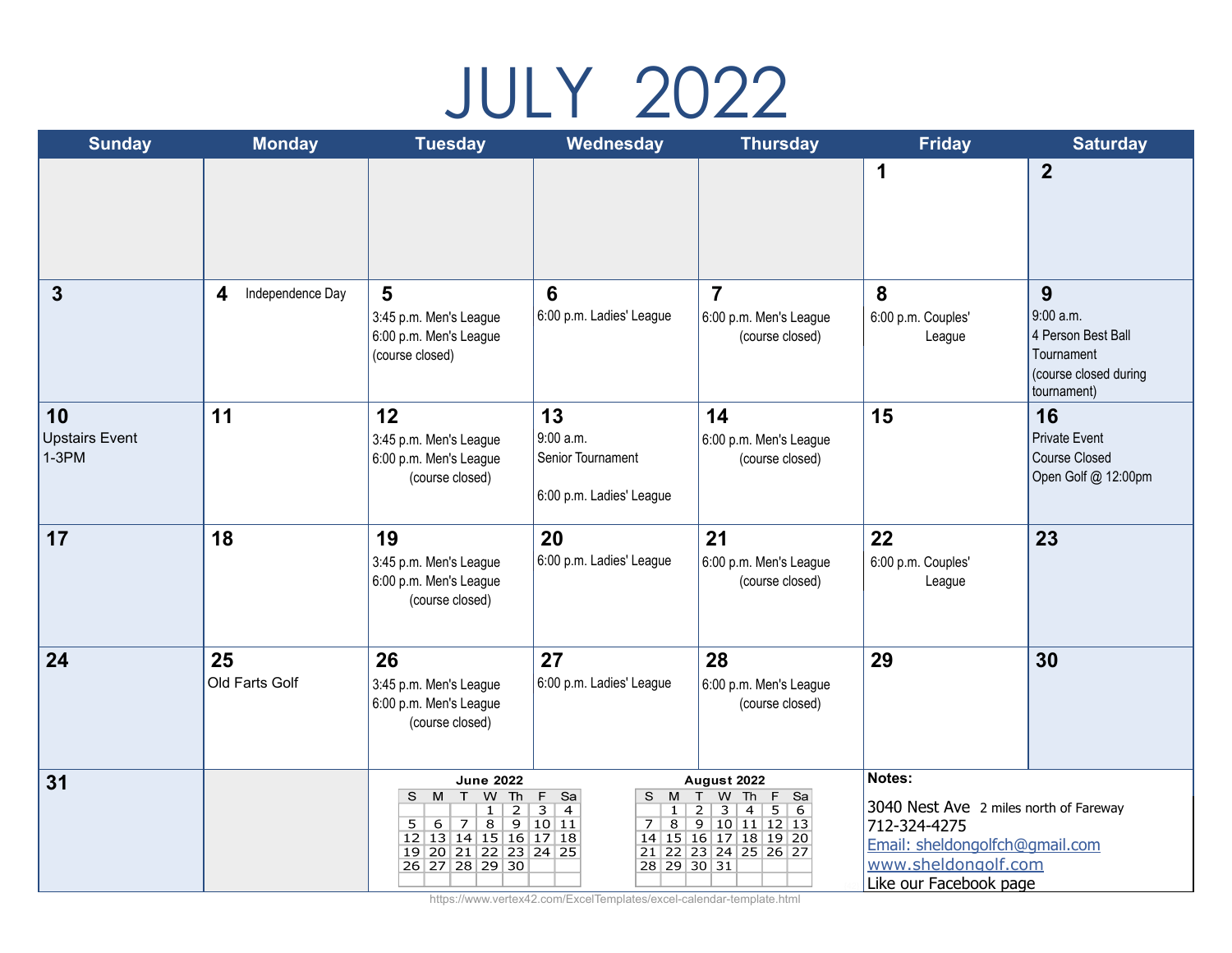# AUGUST 2022

| <b>Sunday</b>  | <b>Monday</b>                | <b>Tuesday</b>                                                                                                                                                                  | Wednesday                                                                                                                          | <b>Thursday</b>                                                                                                                                                                                | <b>Friday</b>                                                                                                                                       | <b>Saturday</b>                                                                               |
|----------------|------------------------------|---------------------------------------------------------------------------------------------------------------------------------------------------------------------------------|------------------------------------------------------------------------------------------------------------------------------------|------------------------------------------------------------------------------------------------------------------------------------------------------------------------------------------------|-----------------------------------------------------------------------------------------------------------------------------------------------------|-----------------------------------------------------------------------------------------------|
|                | 1                            | $\overline{2}$<br>3:45 p.m. Men's League<br>6:00 p.m. Men's League<br>(course closed)                                                                                           | $\mathbf{3}$<br>6:00 p.m. Ladies' League                                                                                           | $\overline{\mathbf{4}}$<br>6:00 p.m. Men's League<br>(course closed)                                                                                                                           | $5\phantom{1}$                                                                                                                                      | 6<br><b>Club Tournaments</b><br>Men's Ladies & Senior<br>(course closed during<br>tournament) |
| $\overline{7}$ | 8                            | 9<br>3:45 p.m. Men's League<br>6:00 p.m. Men's League<br>(course closed)                                                                                                        | 10<br>6:00 p.m. Ladies' League                                                                                                     | 11<br>6:00 p.m. Men's League<br>(course closed)                                                                                                                                                | 12<br>6:00 p.m. Couples'<br>League                                                                                                                  | 13<br>St. Patricks School<br>Tournament<br>(course closed during<br>tournament)               |
| 14             | 15                           | 16<br>3:45 p.m. Men's League<br>6:00 p.m. Men's League<br>(course closed)                                                                                                       | 17<br>6:00 p.m. Ladies' League                                                                                                     | 18<br>6:00 p.m. Men's League<br>(course closed)                                                                                                                                                | 19                                                                                                                                                  | 20<br>Orab Booster Club<br>8" Cup Tournament<br>(course closed during<br>tournament)          |
| 21             | 22<br>Old Farts Golf<br>9:30 | 23<br>3:45 p.m. Men's League<br>6:00 p.m. Men's League<br>(course closed)                                                                                                       | 24<br>6:00 p.m. Ladies' League                                                                                                     | 25<br>6:00 p.m. Men's League<br>(course closed)                                                                                                                                                | 26                                                                                                                                                  | 27<br>9:00 a.m.<br>4 Person 8" Cup<br>Tournament<br>(course closed during<br>tournament)      |
| 28             | 29                           | 30                                                                                                                                                                              | 31                                                                                                                                 |                                                                                                                                                                                                |                                                                                                                                                     |                                                                                               |
|                |                              | <b>July 2022</b><br>W Th<br>S M T<br>6<br>3<br>$\overline{4}$<br>5 <sup>1</sup><br>$\overline{7}$<br>10 11 12 13 14 15 16<br>17 18 19 20 21 22 23<br>24 25 26 27 28 29 30<br>31 | $\overline{F}$<br>Sa<br>S<br><b>M</b><br>$\mathbf{1}$<br>$\overline{2}$<br>$\overline{8}$<br>$\overline{9}$<br>5 <sup>1</sup><br>4 | September 2022<br>F<br>$\top$<br>W<br>Th<br>Sa<br>3<br>$\overline{2}$<br>$\mathbf{1}$<br>$\overline{8}$<br>9 10<br>6<br>7<br>11 12 13 14 15 16 17<br>18 19 20 21 22 23 24<br>25 26 27 28 29 30 | Notes:<br>3040 Nest Ave 2 miles north of Fareway<br>712-324-4275<br>Email: sheldongolfch@gmail.com<br>www.sheldongolf.com<br>Like our Facebook page |                                                                                               |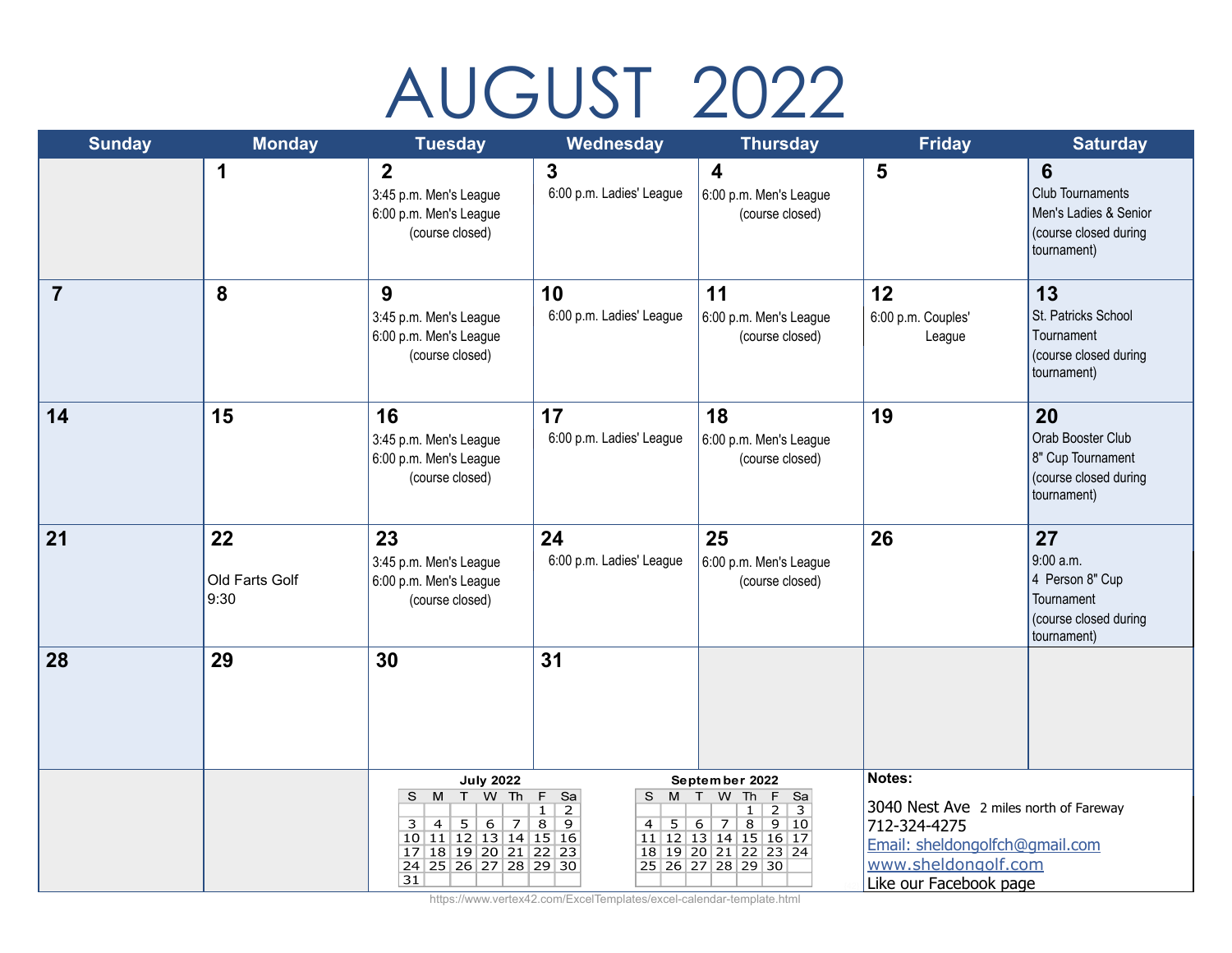## SEPTEMBER 2022

| <b>Sunday</b>           | <b>Monday</b>  | <b>Tuesday</b>                                                                                                                                                                     | Wednesday                                                    | <b>Thursday</b>                                                                                                                                                                               | <b>Friday</b>                                                                                                                                       | <b>Saturday</b>                     |
|-------------------------|----------------|------------------------------------------------------------------------------------------------------------------------------------------------------------------------------------|--------------------------------------------------------------|-----------------------------------------------------------------------------------------------------------------------------------------------------------------------------------------------|-----------------------------------------------------------------------------------------------------------------------------------------------------|-------------------------------------|
|                         |                |                                                                                                                                                                                    |                                                              | $\mathbf 1$<br>5:30 p.m. Fall League                                                                                                                                                          | $\boldsymbol{2}$                                                                                                                                    | $\mathbf{3}$                        |
| $\overline{\mathbf{4}}$ | 5<br>Labor Day | $6\phantom{1}6$                                                                                                                                                                    | $\overline{7}$                                               | 8<br>5:30 p.m. Fall League                                                                                                                                                                    | 9                                                                                                                                                   | 10                                  |
| Patriot Day<br>11       | 12             | 13                                                                                                                                                                                 | 14                                                           | 15<br>5:30 p.m. Fall League                                                                                                                                                                   | 16                                                                                                                                                  | 17                                  |
| 18                      | 19             | 20                                                                                                                                                                                 | 21                                                           | 22<br>5:30 p.m. Fall League                                                                                                                                                                   | 23                                                                                                                                                  | 24<br>10:00 a.m.<br>Feast or Famine |
| 25                      | 26             | 27                                                                                                                                                                                 | 28                                                           | 29<br>5:30 p.m. Fall League                                                                                                                                                                   | 30                                                                                                                                                  |                                     |
|                         |                | August 2022<br>T<br>W<br>Th<br>S M<br>3<br>$\overline{4}$<br>$\overline{2}$<br>$\mathbf{1}$<br>8 9 10 11 12 13<br>7<br>14 15 16 17 18 19 20<br>21 22 23 24 25 26 27<br>28 29 30 31 | $F$ Sa<br>S M T<br>$\overline{5}$<br>$\overline{6}$<br>30 31 | October 2022<br>W Th F Sa<br>$\mathbf{1}$<br>$\begin{array}{c cccc} 2 & 3 & 4 & 5 & 6 & 7 & 8 \\ 9 & 10 & 11 & 12 & 13 & 14 & 15 \end{array}$<br>16 17 18 19 20 21 22<br>23 24 25 26 27 28 29 | Notes:<br>3040 Nest Ave 2 miles north of Fareway<br>712-324-4275<br>Email: sheldongolfch@gmail.com<br>www.sheldongolf.com<br>Like our Facebook page |                                     |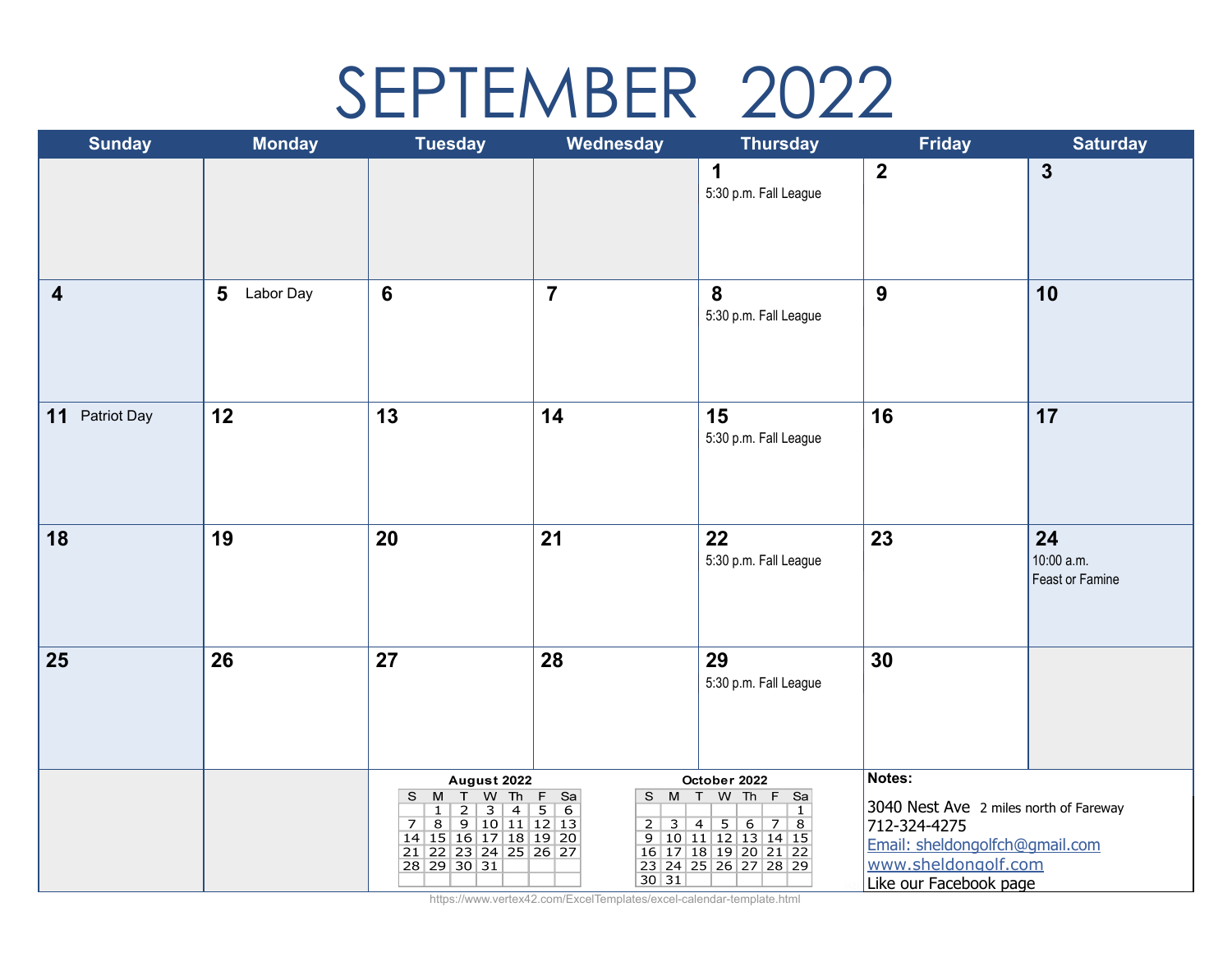## OCTOBER 2022

| <b>Sunday</b>  | <b>Monday</b>   | <b>Tuesday</b>                                                                                                                      | Wednesday                                        | <b>Thursday</b>                                                                                                                                                                | <b>Friday</b>                                                                                                                                       | <b>Saturday</b>                  |
|----------------|-----------------|-------------------------------------------------------------------------------------------------------------------------------------|--------------------------------------------------|--------------------------------------------------------------------------------------------------------------------------------------------------------------------------------|-----------------------------------------------------------------------------------------------------------------------------------------------------|----------------------------------|
|                |                 |                                                                                                                                     |                                                  |                                                                                                                                                                                |                                                                                                                                                     | $\mathbf 1$                      |
| $\overline{2}$ | $\mathbf{3}$    | $\overline{\mathbf{4}}$                                                                                                             | $5\phantom{1}$                                   | $6\phantom{1}6$<br>5:30 p.m. Fall League                                                                                                                                       | $\overline{7}$                                                                                                                                      | 8                                |
| 9              | 10 Columbus Day | 11                                                                                                                                  | 12                                               | 13<br>5:30 p.m. Fall League                                                                                                                                                    | 14                                                                                                                                                  | 15                               |
| 16             | 17              | 18                                                                                                                                  | 19                                               | 20                                                                                                                                                                             | 21                                                                                                                                                  | 22<br><b>Closing Night Party</b> |
| 23             | 24              | 25                                                                                                                                  | 26                                               | 27                                                                                                                                                                             | 28                                                                                                                                                  | 29                               |
| 30             | 31 Halloween    | September 2022<br>S M T W Th<br>$\mathbf{1}$<br>4 5 6 7 8 9 10<br>11 12 13 14 15 16 17<br>18 19 20 21 22 23 24<br>25 26 27 28 29 30 | $F$ Sa<br>$S$ M<br>$\overline{2}$<br>27 28 29 30 | November 2022<br>W Th F Sa<br>T<br>$\overline{2}$<br>$\overline{3}$<br>$\overline{4}$<br>5<br>$\mathbf{1}$<br>6 7 8 9 10 11 12<br>13 14 15 16 17 18 19<br>20 21 22 23 24 25 26 | Notes:<br>3040 Nest Ave 2 miles north of Fareway<br>712-324-4275<br>Email: sheldongolfch@gmail.com<br>www.sheldongolf.com<br>Like our Facebook page |                                  |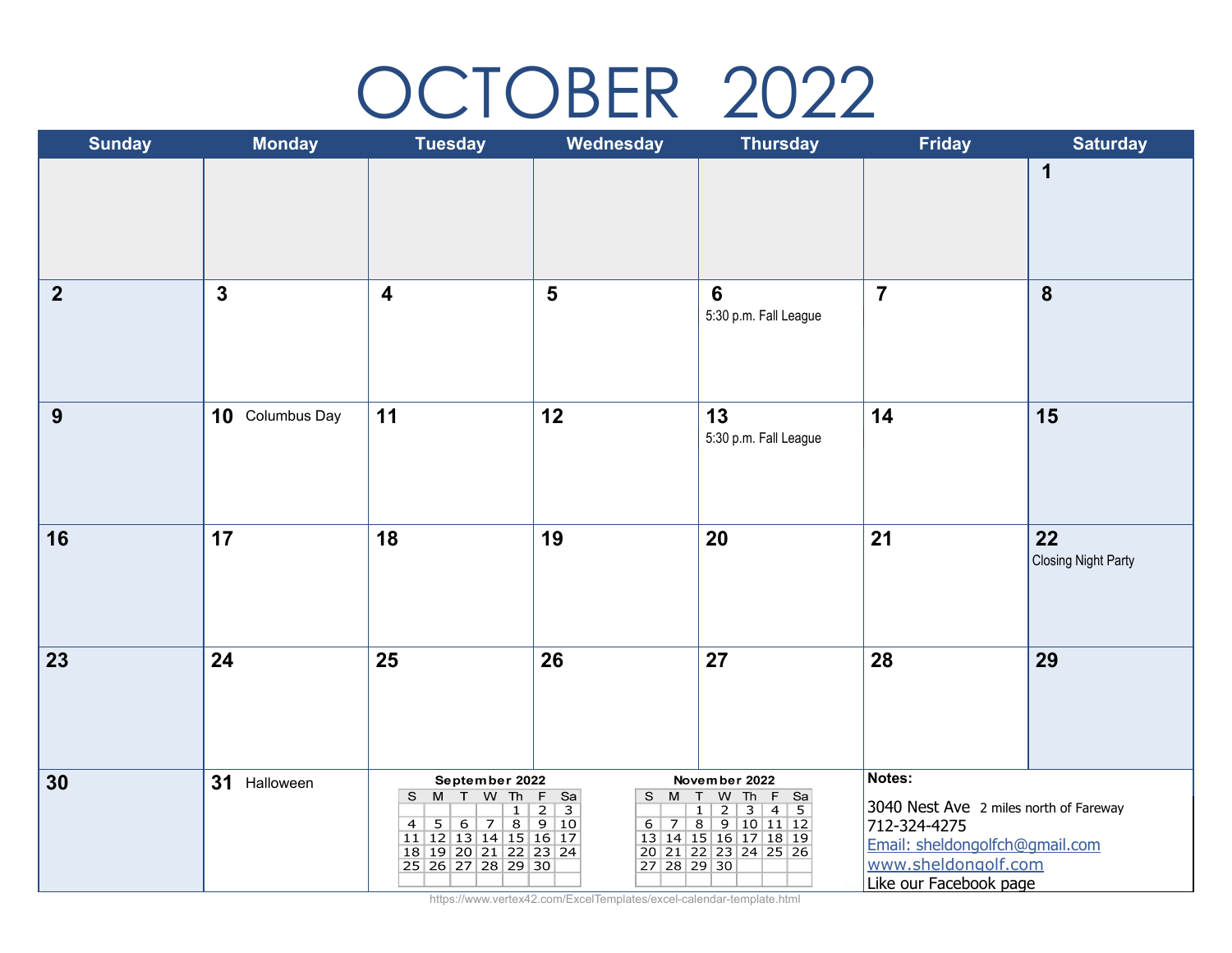## NOVEMBER 2022

| <b>Sunday</b>  | <b>Monday</b>  | <b>Tuesday</b>                                                                                                                     | Wednesday           | <b>Thursday</b>                                                                                                                                                                    | <b>Friday</b>                                                                                                                                       | <b>Saturday</b> |
|----------------|----------------|------------------------------------------------------------------------------------------------------------------------------------|---------------------|------------------------------------------------------------------------------------------------------------------------------------------------------------------------------------|-----------------------------------------------------------------------------------------------------------------------------------------------------|-----------------|
|                |                | 1                                                                                                                                  | $\overline{2}$      | $\mathbf{3}$                                                                                                                                                                       | $\boldsymbol{4}$                                                                                                                                    | $5\phantom{1}$  |
| $6\phantom{1}$ | $\overline{7}$ | $\boldsymbol{8}$                                                                                                                   | 9                   | 10                                                                                                                                                                                 | 11 Veterans Day                                                                                                                                     | 12              |
| 13             | 14             | 15                                                                                                                                 | 16                  | 17                                                                                                                                                                                 | 18                                                                                                                                                  | 19              |
| 20             | 21             | 22                                                                                                                                 | 23                  | 24 Thanksgiving                                                                                                                                                                    | 25                                                                                                                                                  | 26              |
| 27             | 28             | 29                                                                                                                                 | 30                  |                                                                                                                                                                                    |                                                                                                                                                     |                 |
|                |                | October 2022<br>S M T W Th F Sa<br>2 3 4 5 6 7 8<br>9 10 11 12 13 14 15<br>16 17 18 19 20 21 22<br>23 24 25 26 27 28 29<br>$30 31$ | S M<br>$\mathbf{1}$ | December 2022<br>W Th F Sa<br>T<br>$\frac{1}{2}$<br>$\overline{\mathbf{3}}$<br>$1 \vert$<br>4 5 6 7 8 9 10<br>11 12 13 14 15 16 17<br>18 19 20 21 22 23 24<br>25 26 27 28 29 30 31 | Notes:<br>3040 Nest Ave 2 miles north of Fareway<br>712-324-4275<br>Email: sheldongolfch@gmail.com<br>www.sheldongolf.com<br>Like our Facebook page |                 |